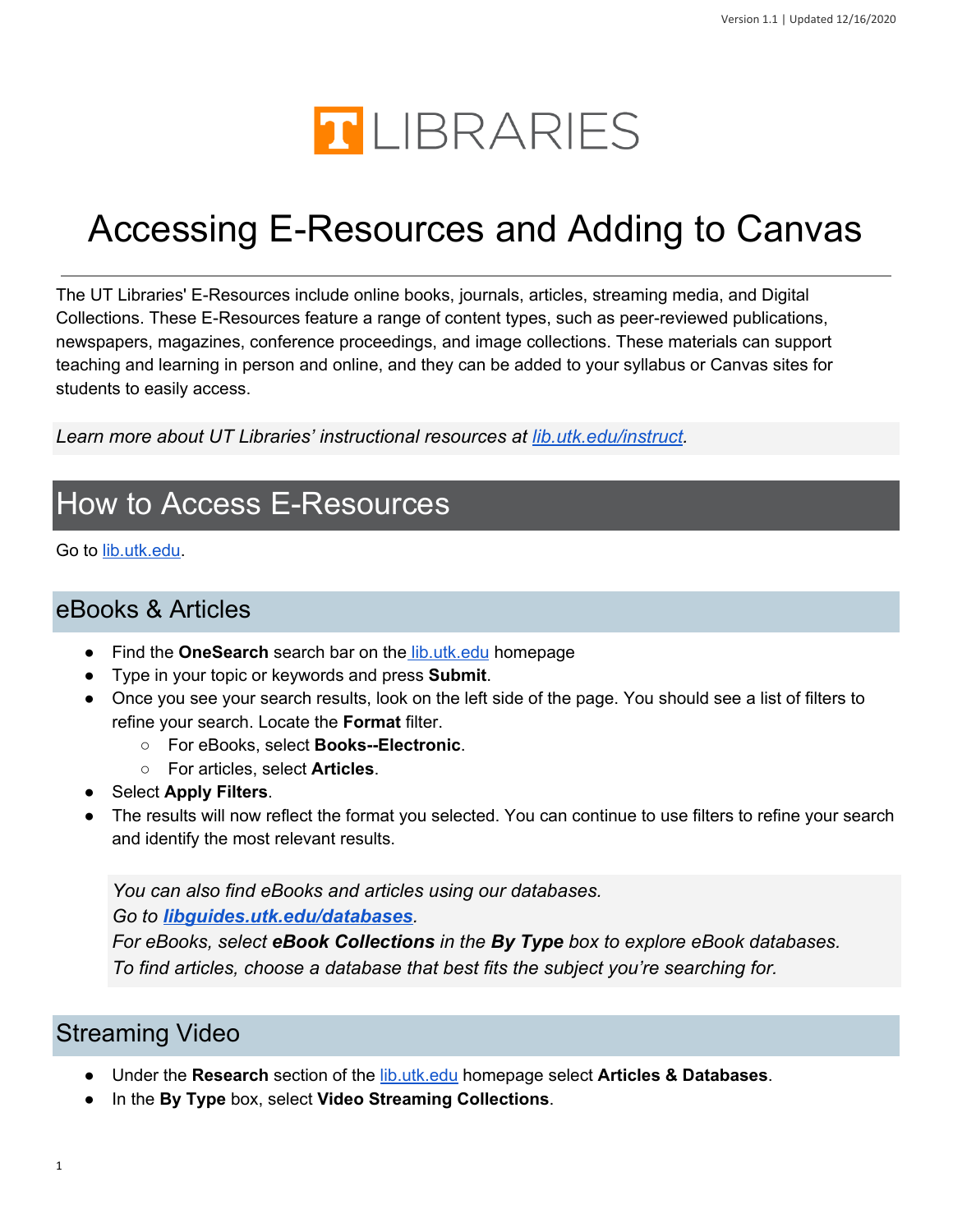#### Digital Collections

- Under the **Find Materials** section of the [lib.utk.edu](https://www.lib.utk.edu/) homepage, select **Digital Collections**.
- You can search the Digital Collections using the search box or browse the collections.

*Not sure where to start? Use our [Chat](https://lib.utk.edu/askusnow) feature to connect with a librarian.*

### Adding E-Resources to Canvas

 Did you know you can share articles, ebooks, streaming videos, and items from our Digital Collections to your Canvas course to help students get easier access to UT Libraries' resources?

*Follow the instructions below for the type of item you're sharing to locate the correct link to share. Then jump down to the [Add to Canvas](#page-3-0) section to learn how to add the link to your Canvas course.*

#### eBooks & Articles from OneSearch

 For eBooks and articles you find in OneSearch, you'll need to locate the permalink to share to Canvas. The permalink is a permanent link to the item in OneSearch.

 1. Click on the title for the eBook or article you want to share. On the information page, locate the **PERMALINK** option in the **Send to** box. Select **PERMALINK** to display the permanent link to this item in OneSearch.

| <b>Nurse</b><br><b>Education</b><br><b>Today</b> | <b>ARTICLE</b><br><b>Effective strategies for successful online students</b><br>Dodson, Crystal<br>Scotland: Elsevier Ltd<br>Effective online strategies. Weekly announcements. Timely<br>reminders. Tracking interaction<br>PEER REVIEWED<br>Download PDF ⊠ ∴ © Online Access ><br>$\Box$ Browse this Issue $\Box$ |                                      |                                              |                |  |
|--------------------------------------------------|---------------------------------------------------------------------------------------------------------------------------------------------------------------------------------------------------------------------------------------------------------------------------------------------------------------------|--------------------------------------|----------------------------------------------|----------------|--|
| Send to<br>PERMALINK<br><b>EXPORT RIS</b>        | 99<br><b>CITATION</b><br><b>EASYBIB</b>                                                                                                                                                                                                                                                                             | <b>EMAIL</b><br><b>EXPORT BIBTEX</b> | <b>PRINT</b><br><b>RW</b><br><b>REFWORKS</b> | <b>ENDNOTE</b> |  |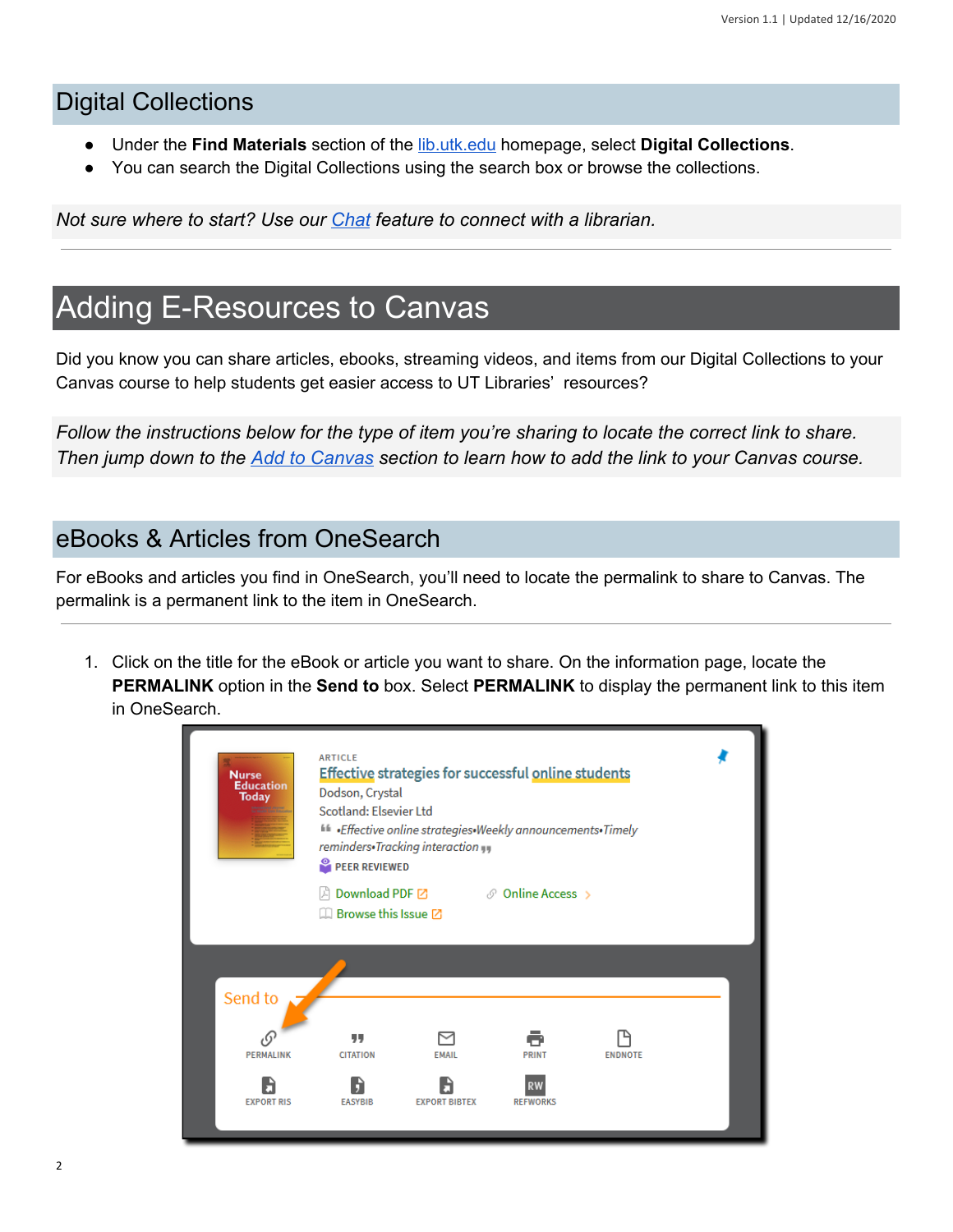2. At the bottom of the **Send to** box, copy the link by clicking **COPY THE PERMALINK TO CLIPBOARD**.



#### Streaming Video

 You can share streaming videos to your Canvas site in a few different ways. Some databases allow you to embed the video directly into Canvas, while others require you to share the link to the video instead.

Please view the **[Streaming](https://libguides.utk.edu/streaming/Canvas) Video Research Guide page** to learn more about sharing streaming videos to Canvas and for instructions on specific databases. ([https://libguides.utk.edu/streaming/Canvas\)](https://libguides.utk.edu/streaming/Canvas)

#### Digital Collections

 You can share individual items or whole collections from our Digital Collections site to Canvas. When you locate a collection or item you want to share, follow the steps below to copy the link.

 1. When you find a collection or item you want to share, copy the link in the browser bar. You'll know it's from our Digital Collections site because the URL starts with [https://digital.lib.utk.edu.](https://digital.lib.utk.edu/)

| $\pm$<br>UT Tennessee Alumnus. Volume 47 X                                                      |                                                     | $\Box$<br>$\times$ |
|-------------------------------------------------------------------------------------------------|-----------------------------------------------------|--------------------|
| $\rightarrow$ $e$<br>… ⊙ ☆<br>仚<br>https://digital.lib.utk.edu/collections/islandora/object/alu | Q Search<br>心 仙                                     | Ξ<br>$\gg$         |
| THE UNIVERSITY OF<br>ENNESSEE<br><b>University Libraries</b><br>KNOXVILLE                       | <b>Libraries Home</b><br>Q SEARCH                   | $\equiv$ MENU      |
| $-$ Introduction $ -$ Browse $-$                                                                |                                                     |                    |
| <b>Tennessee Alumnus</b>                                                                        | Copy this link to                                   |                    |
| search                                                                                          | share this item                                     |                    |
| Tennessee Alumnus. Volume 47                                                                    | in Canvas.                                          |                    |
| <b>View</b><br>Pages                                                                            |                                                     |                    |
| <b>View/Download PDF</b>                                                                        |                                                     |                    |
| Tennessee Alumnus, Volume 47, Issue 3, 1967 June<br>(Search inside                              | $\omega$ $\triangleright$ $i$ text $\omega$ $\prec$ |                    |
|                                                                                                 | JUNE<br>e Tennessee alumnus<br>1967                 |                    |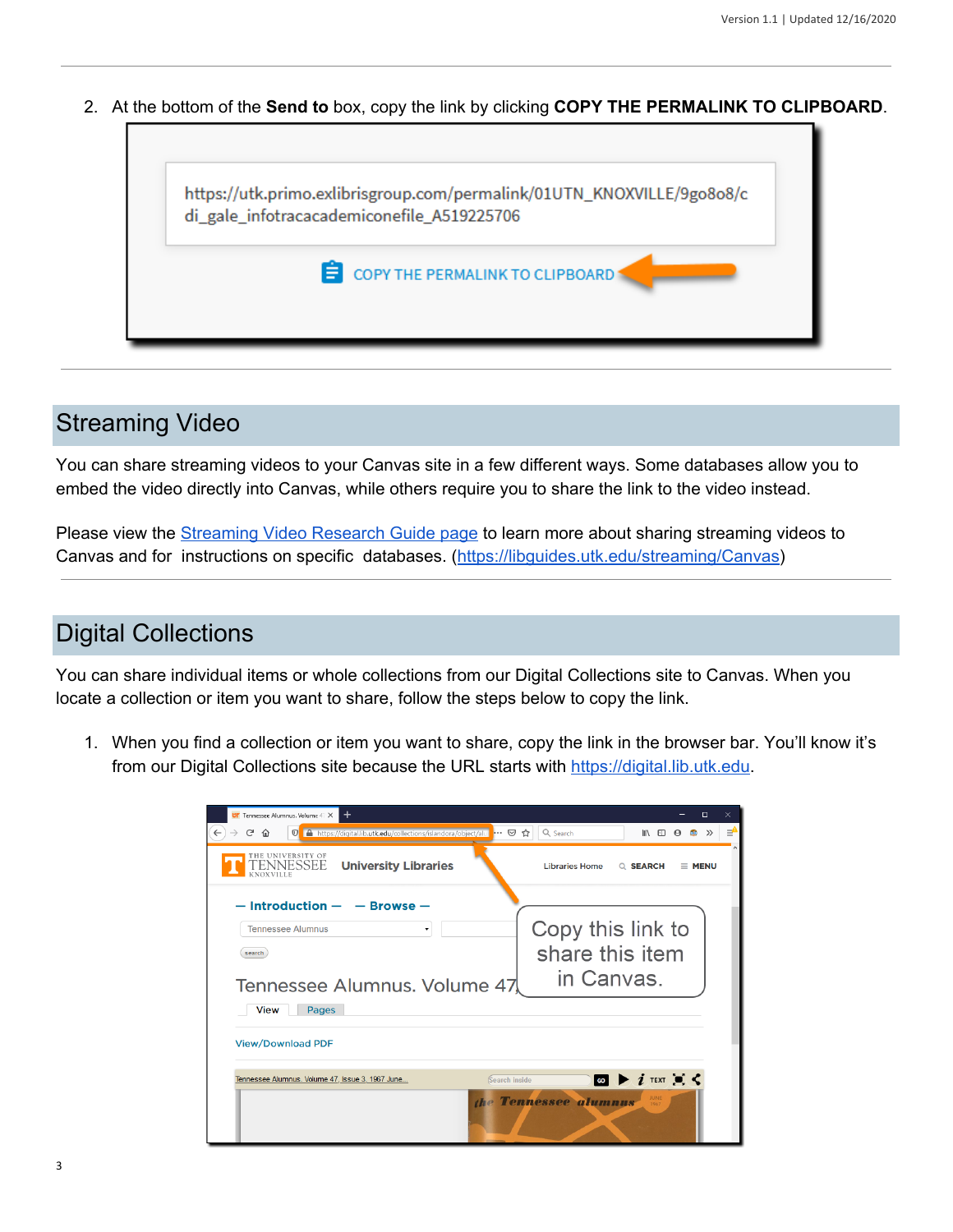#### <span id="page-3-0"></span>Add to Canvas

- 1. Access Canvas at **online.utk.edu**.
- 2. Select **Log into Online@UT** (Canvas), then sign in with your NetID and password.
- 3. Navigate to the Canvas course in which you would like to share the E-Resource link you copied.
- 4. Create or select a page to share the link on.

5. You can add a link to UT Libraries E-Resources on a Canvas page by editing the page.

| View All Pages           | $\bigcirc$ Publish<br><b>&amp;Edit</b> |
|--------------------------|----------------------------------------|
| <b>Library Resources</b> |                                        |

- 6. Enter some descriptive text about the link.
	- For eBooks, articles, and streaming videos we recommend providing the title.
	- For Digital Collections provide the name of the item or collection shared.
	- A short description can also help your students know what to expect when clicking on the link.

| Library Resources                                                                                                                                                                                                                                                                                                                                                                |                                           |
|----------------------------------------------------------------------------------------------------------------------------------------------------------------------------------------------------------------------------------------------------------------------------------------------------------------------------------------------------------------------------------|-------------------------------------------|
| View Insert Format Tools Table<br>Fdit                                                                                                                                                                                                                                                                                                                                           |                                           |
| 12pt $\vee$ Paragraph $\vee$   <b>B</b> $\begin{array}{ c c c c }\hline\end{array}$ <b>B</b> $\vee$ $\begin{array}{ c c c c }\hline\end{array}$ <b>B</b> $\vee$ $\begin{array}{ c c c }\hline\end{array}$ $\mathbb{R}$ $\vee$ $\begin{array}{ c c c }\hline\end{array}$ <b>B</b> $\vee$ $\begin{array}{ c c c }\hline\end{array}$ <b>B</b> $\vee$ $\begin{array}{ c c c }\hline$ |                                           |
| Mugwump Collection from UT Libraries Digital Collections                                                                                                                                                                                                                                                                                                                         |                                           |
| A combination of college humor and literary material, The Mugwump was a University of Tennessee<br>student publication that ran from November 1920 until 1932. The Mugwump details student life<br>issues, sports, literary critiques, poetry, as well as student drawn cartoons and art work.                                                                                   |                                           |
| D                                                                                                                                                                                                                                                                                                                                                                                | $\overline{m}$ (i) 50 words $\sqrt{ }$ :: |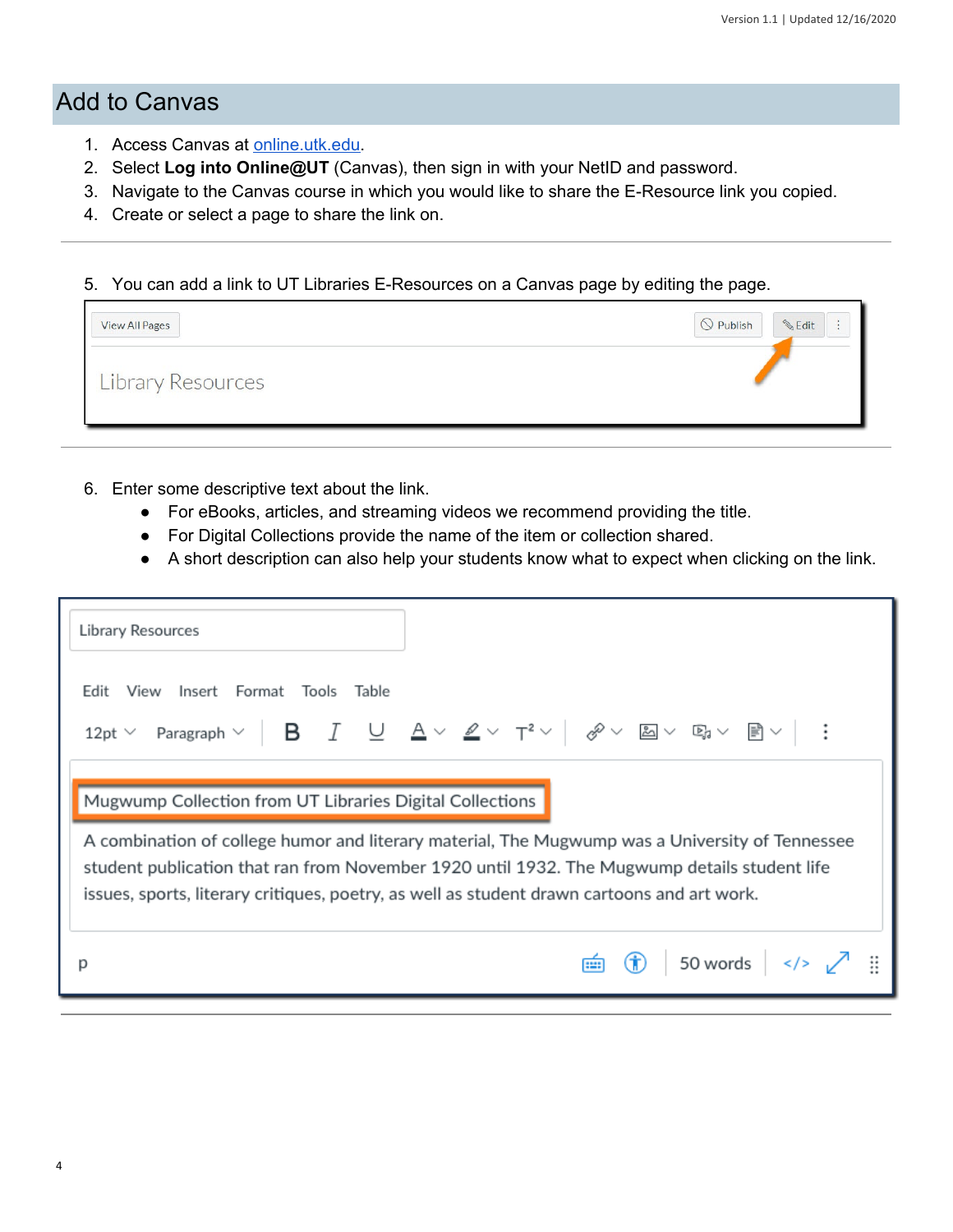7. Select the text you entered, and click the **Links** icon that looks like chain links.

| Library Resources                                                                                                                                                                                                                                                                              |   |
|------------------------------------------------------------------------------------------------------------------------------------------------------------------------------------------------------------------------------------------------------------------------------------------------|---|
| Insert Format Tools<br>Fdit<br>View<br>Table<br>& v<br>$\boxed{5}$ $\vee$ B <sub>1</sub> $\vee$ B <sub>1</sub> $\vee$ B <sub>1</sub><br>- в<br>Paragraph $\vee$<br>12pt $\vee$                                                                                                                 |   |
| Mugwump Collection from UT Libraries Digital Collections                                                                                                                                                                                                                                       |   |
| A combination of college humor and literary material, The Mugwump was a University of Tennessee<br>student publication that ran from November 1920 until 1932. The Mugwump details student life<br>issues, sports, literary critiques, poetry, as well as student drawn cartoons and art work. |   |
| 50 words<br>$\langle$ /> $\sqrt{2}$<br>m                                                                                                                                                                                                                                                       | ∷ |

 8. An **Insert Link** pop-up window will appear. Your highlighted text will display in the **Text** dialog box. Paste the link to the article, ebook, streaming video, or digital collection item in the **Link** dialog box and select **Done**.

| <b>Insert Link</b>                                                      | ×    |
|-------------------------------------------------------------------------|------|
| <b>Text</b><br>Mugwump Collection from UT Libraries Digital Collections |      |
| Link<br>https://digital.lib.utk.edu/collections/mugwumpcollection       |      |
| Close                                                                   | Done |